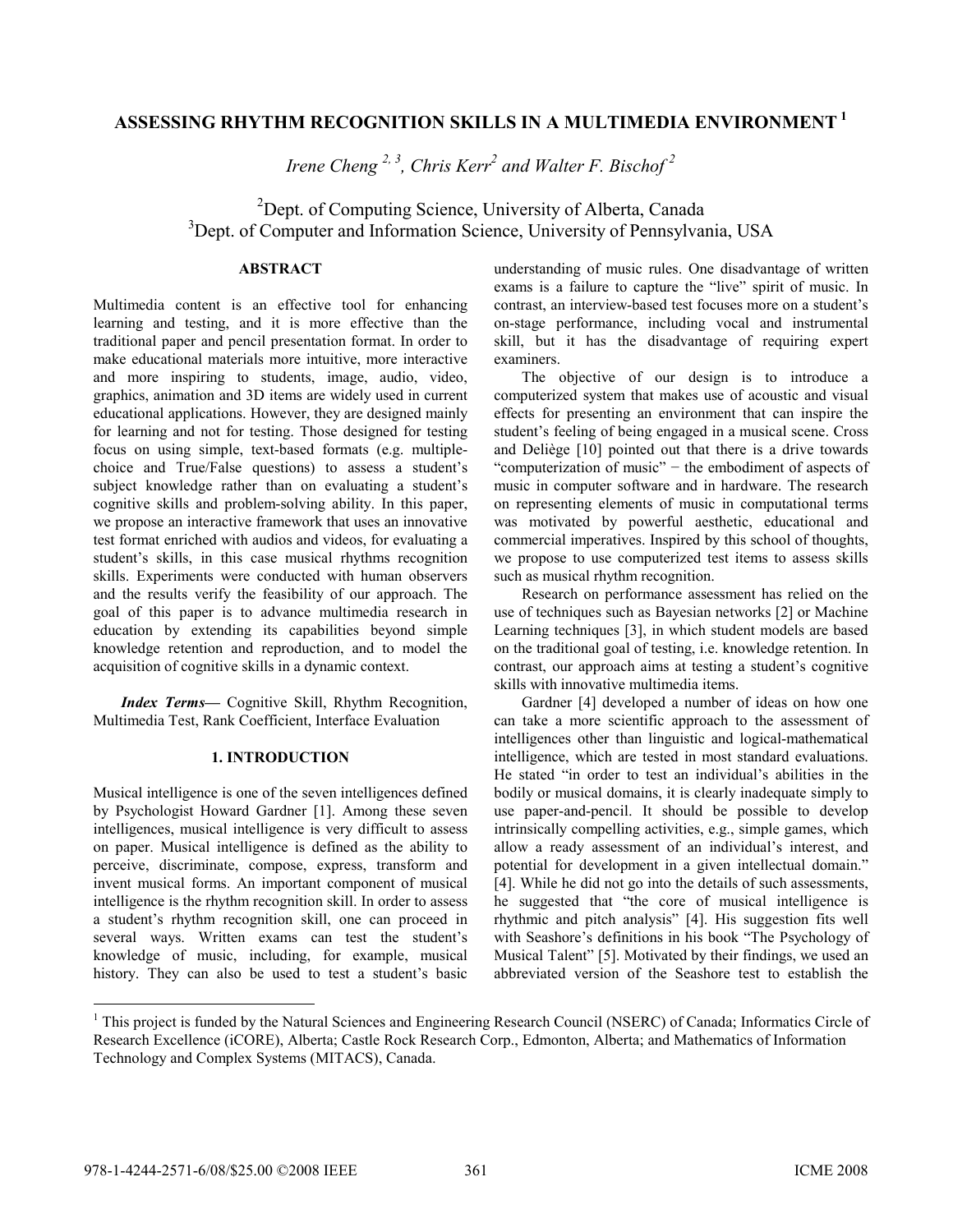ground truth for our own experiments on the assessment of musical rhythm recognition.

The rest of this paper is organized as follows: In Section 2, we describe the preparation of multimedia test items and the method of calibration. Section 3 describes the experiments. Section 4 presents the results and analysis. Finally, Section 5 draws the conclusion and discusses future work.

## **2. PREPARATION OF MULTIMEDIA TEST ITEMS AND CALIBRATION**



Figure 1: A screen shot of a multimedia item used in our experiment (top) and some examples of videos used (bottom).

Studies of the association between musical and film information revealed a direct influence of musical meaning on film meaning [11], suggesting that meaning at any point in time is the resultant of associations generated between the two media. Based on Cohen's finding, we used videos containing sequences of dancing patterns accompanied by sound tracks. Observers with better cognitive skills in recognizing musical rhythms should do better in associating an appropriate sound track to a dancing scene.

The goal of our research is to test the viability of multimedia based assessment of musical rhythm recognition skills, and thus a design of the test items is required. A preliminary template was taken from earlier work [6] and revised to meet the needs of our experiments (see Figure 1). The original template design required the observer to drag five out of seven audio clips from the left panel to the middle panel. The five boxes in the middle panel correspond to the five dance videos displayed sequentially in the right panel.

There are many factors that need to be taken into consideration when setting up audios and videos for a test item. For example, the test item should avoid displaying videos with significant cultural differences, which may provide obvious hints to the correct answer, even for observers with little musical knowledge. On the other hand, if all the audio and videos are similar, the difficulty level might be too high for the observers. Our goal was to obtain uniformly distributed scores on reasonably difficult test items. We therefore required a sufficiently large number of test items in our experiments. Due to the limited size of the test database, using too many clips in one item while achieving the above objective could be difficult. With a few observers, we tested using two videos and two audios. However, we found that the scores were high because the probability of guessing correctly was 50%. We then decided to match four musical clips with two dance videos without taking partially correct answers into consideration. An absolute score of either 0% or 100% was awarded for each test item. Statistically, the probability of guessing a correct 1

answer was thus reduced to  $(\frac{1}{4} \times \frac{1}{3}) = 8\%$ 4  $\left(\frac{1}{2} \times \frac{1}{2}\right) = 8\%$ .

### **2.1. Calibration of Test Items**



**Figure 2:** The calibrated difficulties of 34 test items.



**Figure 3:** 10 calibrated items were selected with difficulties distributed in the range [0, 1].

71 videos associated with sound clips were carefully chosen to balance the requirements of diversity and similarity. The sound clips were then decoupled from the videos. 34 test items were composed from these elements, without reusing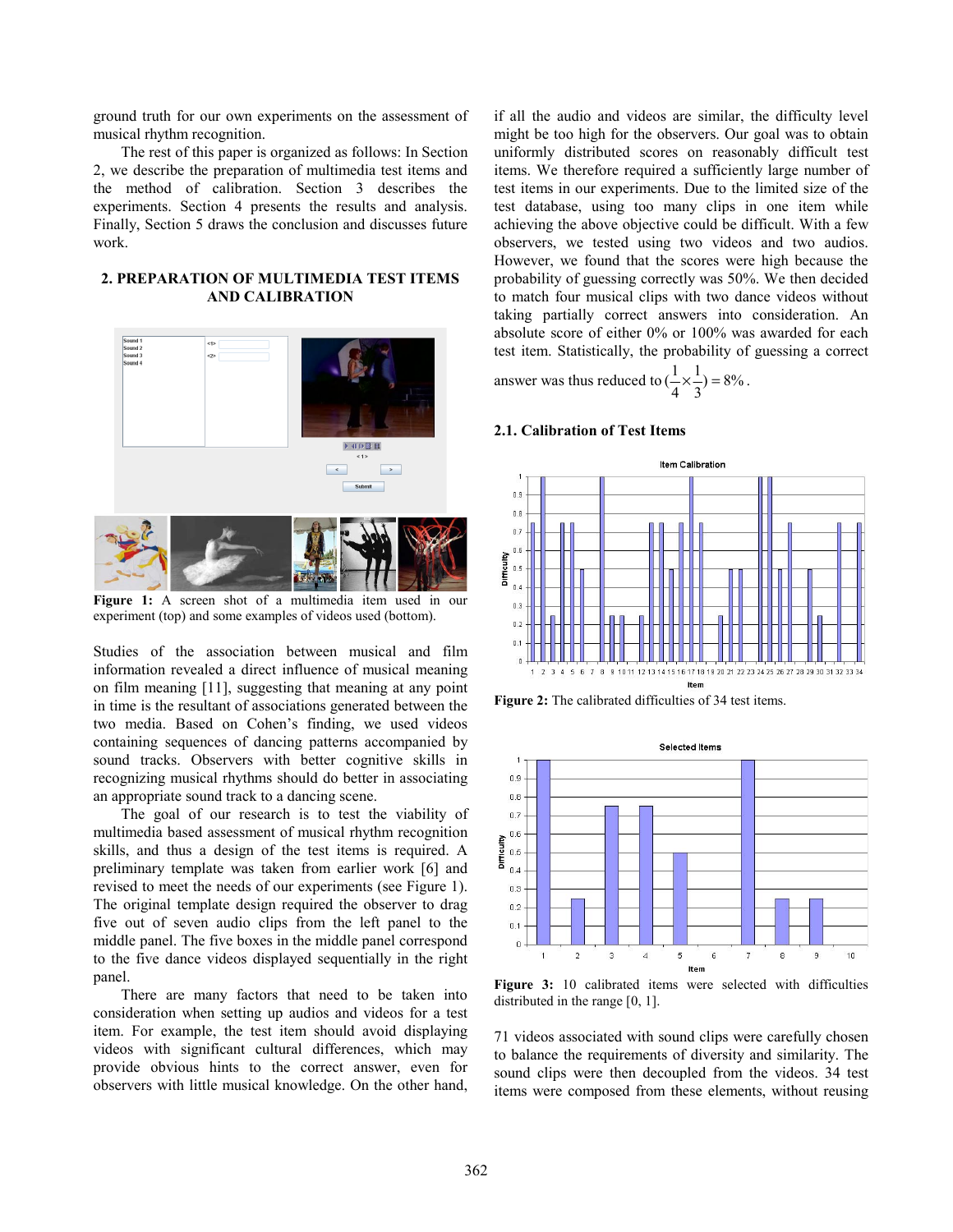the same video and audio in multiple test items because a student could otherwise rely on prior knowledge when he/she saw the video again.

In order to assign the difficulty levels to the test items, four observers with a broad spectrum of cultural, educational, and musical backgrounds participated in the calibration process. These observers were not involved in the final rhythm recognition skill evaluation. The difficulty of each item was computed as:

$$
Diffically = 1 - \frac{\text{\#correct}}{\text{\#}observers},\tag{1}
$$

where "#correct" is the number of observers who answered correctly and "#observers" is the number of observers who participated in the tests. The results for the 34 items are shown in Figure 2. From these results, we selected 10 test items representing a uniform distribution of difficulty levels (see Figure 3).

#### **3. EXPERIMENTS**

The goal of our experiments is to assess whether our multimedia framework can be used to accurately evaluate students' skills in musical rhythm recognition. Bigand [12] explored the issue of how a listener abstracts the elements of musical structure that may determine his/her emotional responses to music. By examining the interaction of sound and vision via film, his study shows how musical sound contributes to the observer's overall perception. We used dance videos instead of films to explore how sound tracks provide clues to the relation between musical structure and expression through body movements.

#### **Procedure**

The experiment was composed of three parts, which each observer had to complete. First, observers filled in a questionnaire to get a general impression of the observers' musical backgrounds. Second, an abbreviated Seashore [5] test was used to establish the ground truth of the observer's musical abilities. In this test, the observer must discriminate between two sounds, which may differ in pitch, intensity, or rhythm. Third, observers were tested with multimedia test item described in Section 2.

The observers performed the abbreviated Seashore test at the same time as they were completing the questionnaire. This was done in order to prevent the observers from actively memorizing of the sounds. The questionnaire contained simple questions about the observer's age, school year, and others. The observers were also asked to describe, in as much detail as possible, their musical background (e.g. attendance of music lessons, preferred music category, and frequency of listening to music). The observers also had to rate their own "musicality" on a scale from 1-10, with 10 indicating the highest musical skill. The answers were later compared to the results obtained from the multimedia test items.

The abbreviated Seashore test consisted of pairs of sound clips. There was a break of 45 seconds between each pair of clips. At the same time, observers were answering the questionnaire. This prevented the observers from actively rehearsing, forcing them to encode the sounds into memory and to recall them afterwards for comparison with the subsequent clip. Observers with greater musical aptitude were capable of encoding the information into memory more accurately [5]. A total of ten pairs of sound clips were used. These clips presented differences in pitch, tempo, note duration and rhythm. The observers were asked whether each pair of clips was the same, and, if not, how they differed (e.g. whether they were differed in duration, tempo, or pitch).

The calibration and the multimedia items were presented using the same computer. Each item was composed of four sound buttons and two sequences of dance videos (without music). The observer could double- click the sound description (sound 1 to 4) to play the music and had to match a video clip with one of the sound clips by judging the rhythm of the music and the dance movements. The observer had to drag the corresponding sound ids into the two answer boxes, one for each video, and then press the submit button to confirm the choice. The same procedure was repeated for the next item. The 10 calibrated items, selected from a pool of 34, as described in Section 2, were presented to the observers, and no feedback was given. The whole experiment, consisting of abbreviated Seashore test, the questionnaire, and the multimedia test took approximately 1 hour to complete.

#### **Observers**

Two groups of observers participated in the study. Group 1 consisted of 9 high school students (grades 10 and 11), and Group 2 consisted of 5 students in the age range 20-30.

#### **Digital media**

All video clips were 15 seconds long, had a resolution of 326x240 pixels, and a frame rate of 25 Hz.

#### **Equipment**

The experiments were performed on a 2.41 GHz AMD Athlon 64 processor with 1 GB RAM, with an NVIDIA GeForce 7950GT video card and a SoundMAX Integrated Digital HD audio card. The monitor size was 41 x 26 cm with a resolution of 1,440x900 pixels. The sound clips were presented over headphones.

#### **4. RESULTS**

We used the Kendall's Rank Correlation Coefficient  $\tau$  [8] to describe the relationship between the ground truth, the performance in the abbreviated Seashore test and the performance with the multimedia test items. Let X denote the ranking of the n observers ( $n = 9$  and 5 in Group 1 and